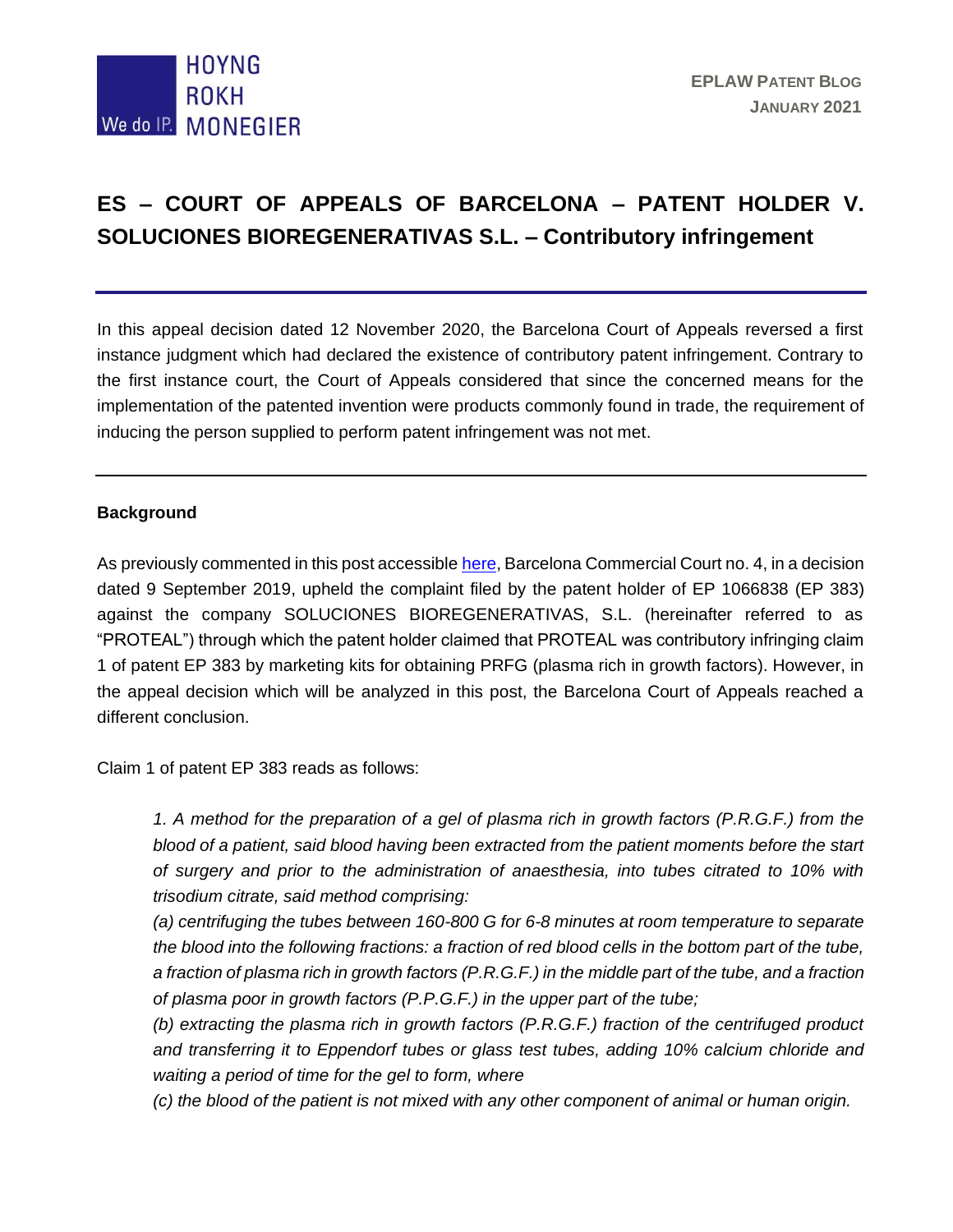As explained in the abovementioned post, PROTEAL marketed three type of kits (called Ortho.prass, Skin.prass and Dis.prass) which included several elements and substances for obtaining PRGF.

In particular, each of these kits comprised materials necessary for blood collection, materials necessary for plasma fractionation, sodium citrate to be used as an anticoagulant and calcium chloride to activate the plasma. All of that accompanied by a set of instructions for use detailing the steps to be followed to prepare PRGF. Additionally, together with the kits, PROTEAL also marketed centrifuges, whose centrifugation speed was predetermined in a range comprised within that set in claim 1 (1800 rpm for 8 minutes).

The first instance Court found that PROTEAL, by marketing the aforementioned kits and centrifuges, was contributory infringing claim 1 of patent EP 383. However, upon appeal, the decision was overturned.

# **Statute of limitations and unfair delay**

First, and before entering into the merits of the case, the Court of Appeals went back on the issue of the statute of limitations, on which it agreed with the first instance court.

The patent holder had filed its claim 8 years after it first sent a cease and desist letter to PROTEAL. In view of this, PROTEAL claimed that the action brought by the plaintiff was time-barred (the deadline set forth in the Spanish Patents Act to bring patent infringement actions is of 5 years as from the moment the actions could have been brought). Alternatively, PROTEAL claimed that in any case the plaintiff would have incurred in unfair delay.

These allegations were rejected in first instance and confirmed by the Court of Appeals.

Regarding statute of limitations, the Court applied the Spanish Supreme Court case law according to which the limitation for bringing actions only starts running when infringement ceases. Therefore, in cases as the present one, in where the defendant had continued to market the allegedly infringing products (cases of "continuous infringement"), the actions arising from patent infringement cannot be considered to be time-barred.

Regarding unfair delay, the Court pointed out that for there to be disloyalty in bringing legal actions it is necessary to prove that the defendant had a reasonable expectation that the plaintiff would not exercise its actions. However, PROTEAL failed to provide any evidence thereof. PROTEAL just alleged the mere fact of time passing (8 years) since the first cease and desist letter before filing the claim. The Court considered that, without any further information or evidence being provided, the mere passing of time could not be considered as unfair delay.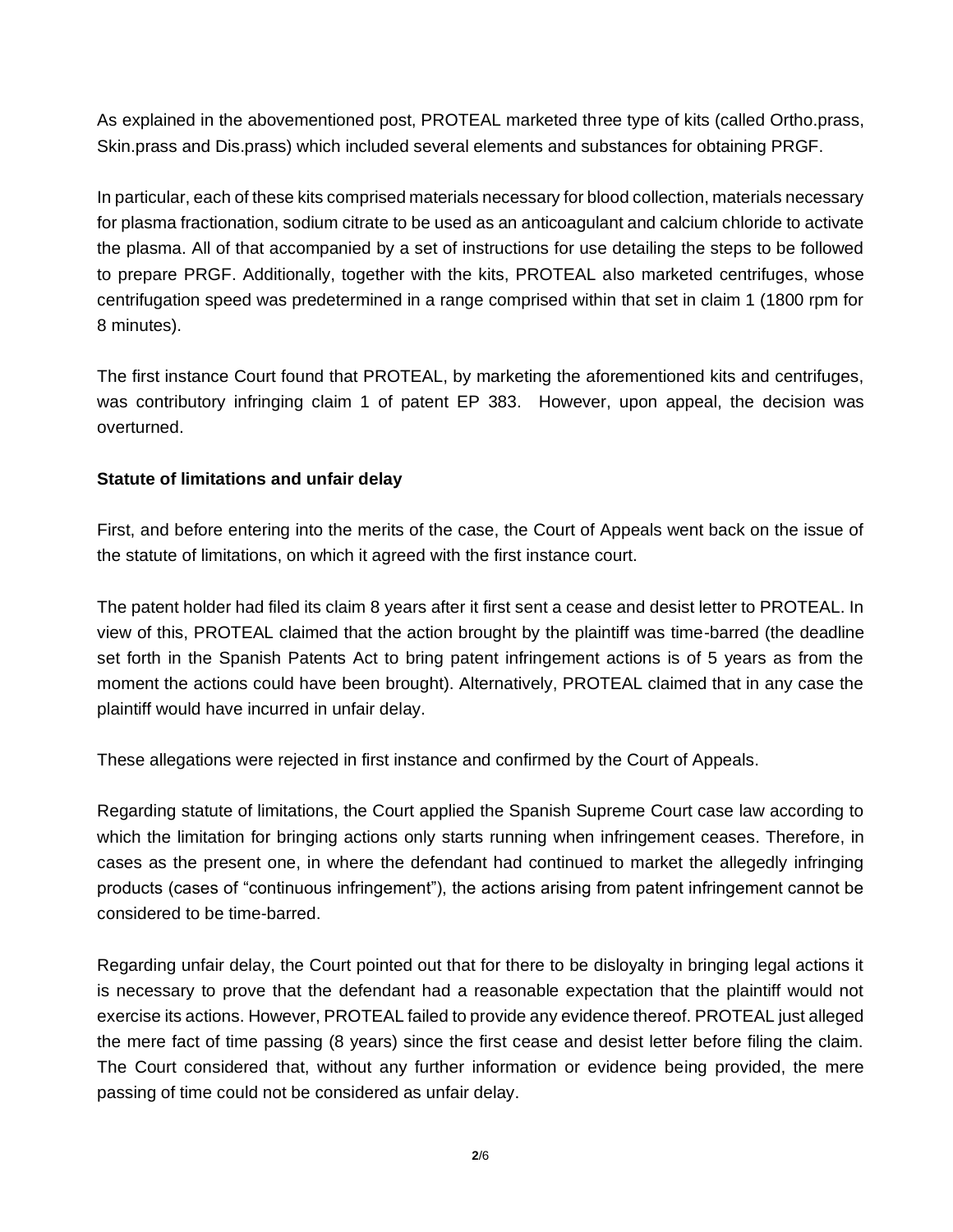# **Contributory infringement**

The most interesting part of this appeal decision refers to contributory infringement, as it reversed the findings of first instance court on this issue.

In Spain, Article 60(1) of the Spanish Patent Act states:

*"The patent also confers on its proprietor the right to prevent any third party not having his consent from supplying or offering to supply means for the implementation of the patented invention relating to an essential element thereof to persons not entitled to exploit it, where the third party knows or circumstances make it clear that such means are suitable for the implementation of the invention and are intended for it"*

Then Article 60(2):

*"The provisions of the previous section shall not apply when the means referred to therein are products that are commonly found in trade, unless the third party induces the person supplied to perform acts prohibited by the previous article"*

Thus, according to the Court, for there to be contributory infringement, the following four requirements shall be met:

- *a) The infringer must provide the necessary means for the implementation of an essential element of the patent.*
- *b) The acquirer of these means must not be authorized to exploit the patent.*
- *c) The infringer must or should have been aware of the above circumstances.*
- *d) In the case of means that are commonly found in trade, the infringer must have induced the person supplied to perform direct patent infringement.*

The three first requirements were less of an issue for the Court of Appeals:

# *a) The infringer must provide the necessary means for the implementation of an essential element of the patent.*

Here the Court of Appeals agreed with the findings of the first instance court and considered that PROTEAL was indeed supplying means for implementing the plaintiff's patented method.

The issue centred on the question of whether, as alleged by PROTEAL, although the kits could be suitable for providing the means to implement the invention, these were or not intended to obtain a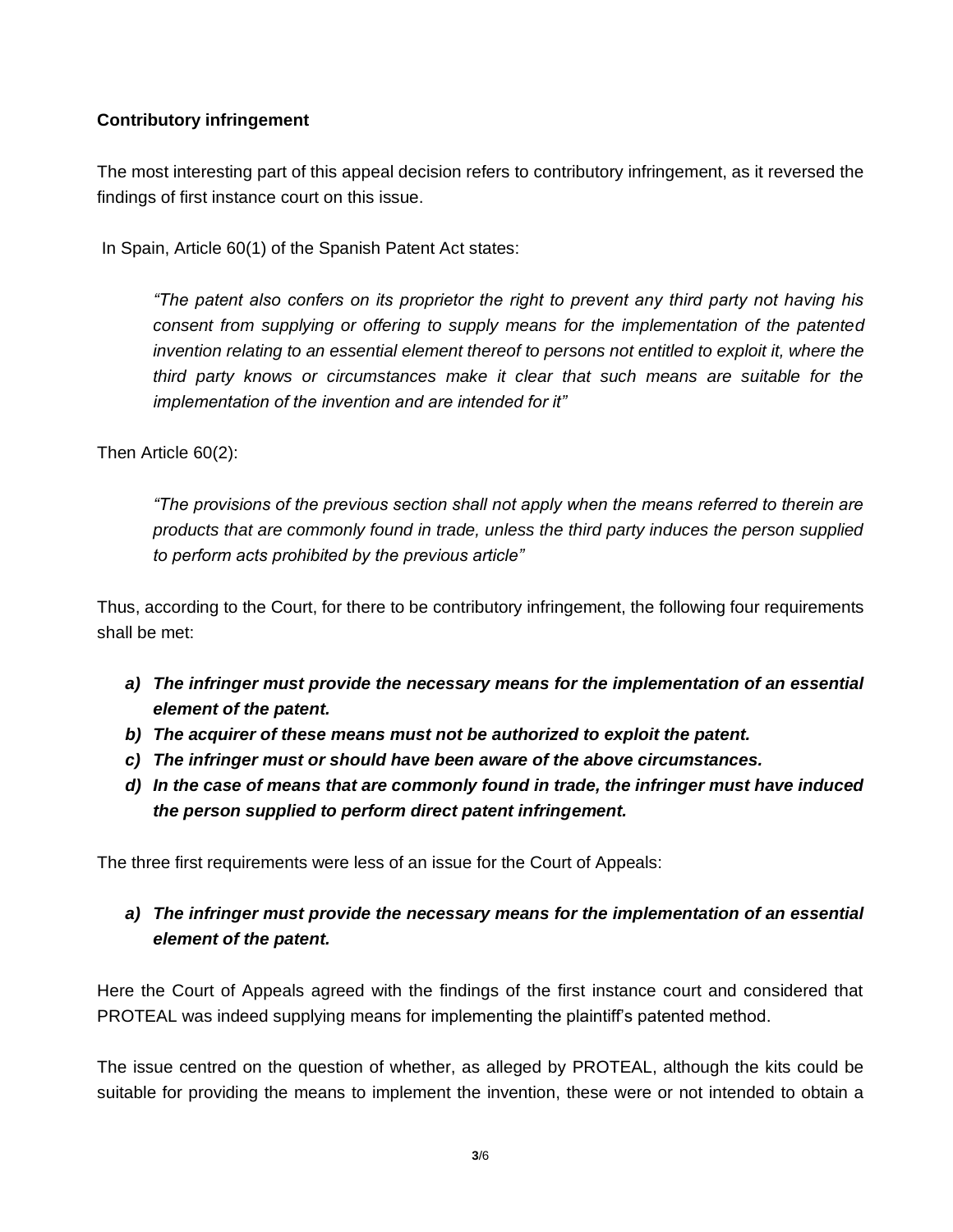different product from that obtained by the claimed method. In this sense, PROTEAL claimed the product obtained by the kits had two main differences with respect to the products obtained by the patented method: 1) PROTEAL's kits were aimed at obtaining a platelet-rich plasma (PRP), while the patented method is aimed at obtaining plasma rich in growth factors (PRGF) and 2) PROTEAL's kits were used to prepare a product in liquid form while the patent protected a product in gel form.

In answering this question, the Court of Appeals reached the same conclusion as the first instance court.

First, the Court followed the reasoning of the first instance court which had concluded that PRGF is a class of platelet-rich plasma (PRP). In arriving at this conclusion, the Court took into account a Spanish Medicines Agency's report which explained that the name of a product as PRP does not exclude that a PRGF is obtained, it would depend on the procedure followed. Consequently, from this point of view, the means to obtain a PRP also allow obtaining a PRGF.

Secondly, as for the alleged second difference, referring to feature (b) of claim 1, as said above PROTEAL maintained that the product obtained with its kits was a liquid plasma and not a plasma gel as the one protected by the patent.

However, it was not disputed that plasma activated with classical chloride can turn into a gel by waiting a period of time. This was not denied by PROTEAL. PROTEAL only denied that its kits gave precise instructions to users on how to obtain a plasma gel. But the Court considered that this was irrelevant. Regardless of whether the instructions or the advertising materials of the kits specify how to obtain plasma gel, it is a fact that plasma gel can be obtained by waiting a period of time, as explained by the patent itself (feature (b) of claim 1). Therefore, PROTEAL was providing the necessary means to put into practice this essential feature of the patent claim.

In conclusion, according to the Court, PROTEAL's kits comprised the essential elements for implementing the method for obtaining PRGF protected by claim 1 of patent EP 838.

#### *b) The acquirer of these means must not be authorized to exploit the patent.*

There was no discussion on the fact that health professionals to which products distributed by PROTEAL were addressed were not authorized to exploit the patented method.

#### *c) The infringer must or should have been aware of the above circumstances.*

The Court of Appeals considered that PROTEAL indeed knew that the supplied means were suitable for putting the invention into practice and were intended for it.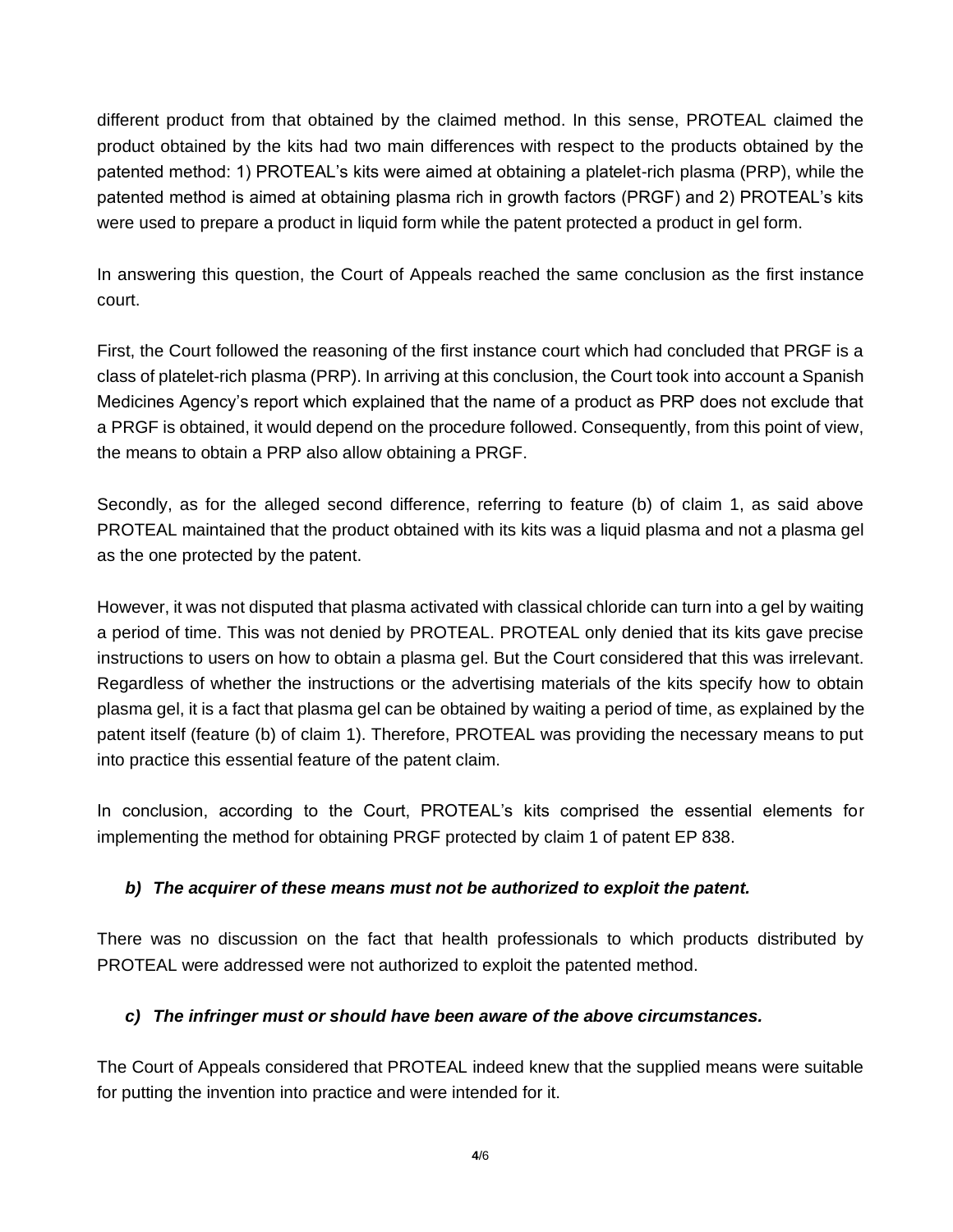As said above, PROTEAL was perfectly aware that the plasma, once activated with calcium chloride, would gel after some time. Consequently, even if the instructions did not specifically point this, PROTEAL was perfectly aware that the kits could, if required for a certain treatment, obtain PRGF in gel form, thus reproducing the patented method. Moreover, even if this was not specifically indicated in the instructions for use, it was mentioned in the kits' advertising materials. Therefore, for the Court it was clear that PROTEAL knew that at least a part of the kit's users would use the product in gel form and thus implement the patented method.

# *d) The presence of means that are commonly found in trade and incitement to the person supplied to infringe.*

The more controversial point for the Court was to ascertain whether we were "in presence of means that are currently commonly found in trade" and, if yes, whether the infringer had or not "induced the person supplied" to put the patented method into practice.

Here the Court of Appeals disagreed with the first instance court.

The first thing on which the Court of Appeals disagreed with the first instance court was on how the assessment of this two elements had been addressed. According to the Court of Appeals, it was first necessary to assess whether the concerned elements were means that are commonly found in trade and, secondly, whether or not the defendant had incited the infringement of the patent, and not the other way around, as the first instance court had done.

# 1) Means commonly found in trade

The Court pointed out that "products commonly found in trade" as defined in Article 60(2) of the Spanish Patent Act should be considered as "staple commercial products" in application of Article 26(2) of the Agreement on a Unified Patent Court, 2013/C 175/01.

Then the Court indicated that, according to Spanish doctrine, for these purposes, a staple product is a product that has at least one normal non-infringing use. In this respect, the Court of Appeals of Madrid, in a judgment dated 7 November 2011:

*"In conclusion, when the means in question are commercially available and offer other applications apart from the one used to put the patented invention into practice, […] contributory infringement should be excluded, unless the third party induces the person supplied to commit prohibited acts".*